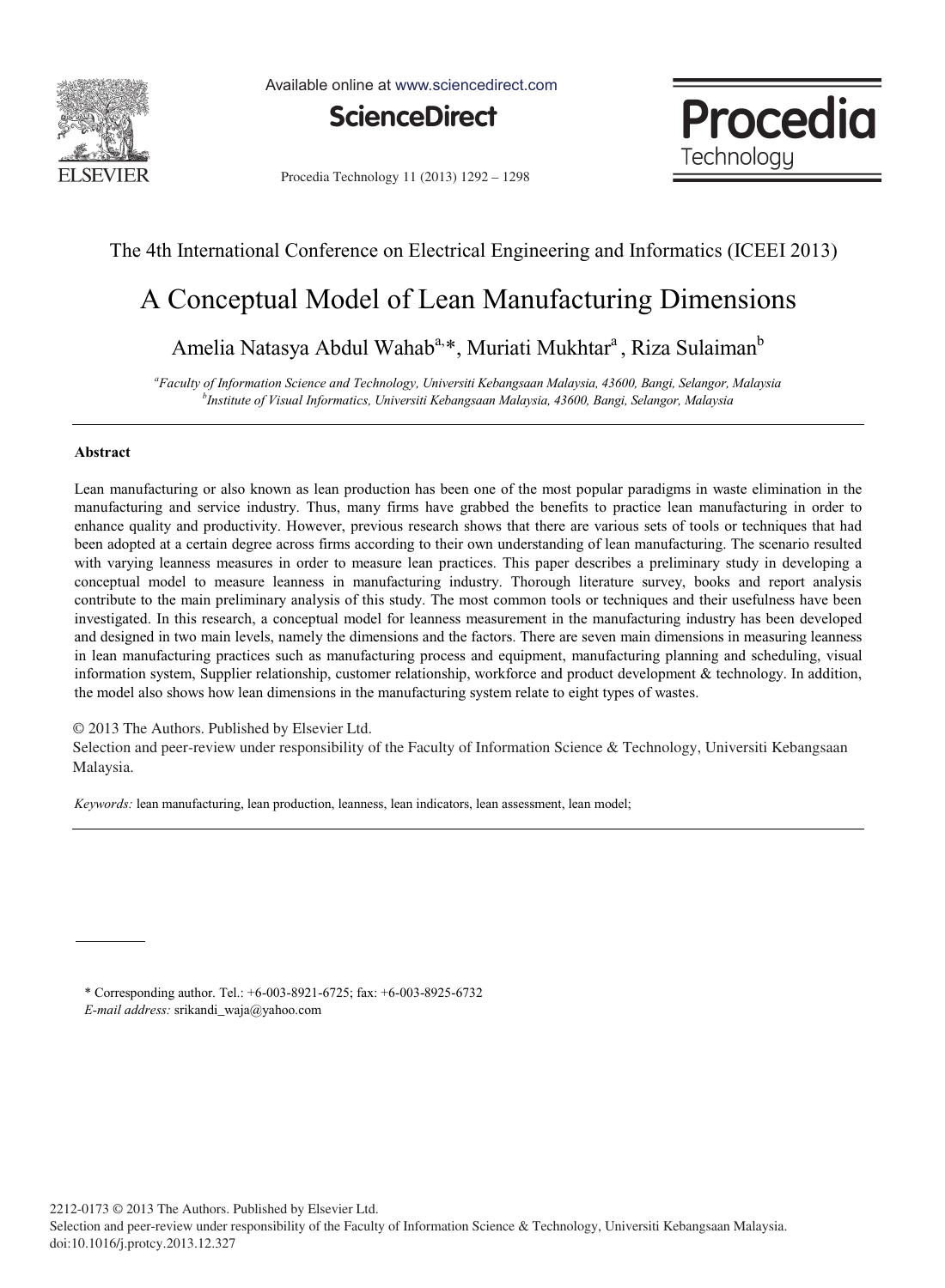### **1. Introduction**

The word "lean" refers to lean manufacturing or lean production as it uses less of everything, compared to mass production. It only uses half of the human effort in the factory, half of the manufacturing space, half of the investment in tools and half of the engineering hours to develop a new product in half the time [1, 2]. Based on the research conducted by Bayou and Korvin [3], manufacturing leanness is a strategy to earn less input to better achieve the organization's goals through producing better output, where ''input'' refers to the physical quantity of resources used and their costs, and ''output'' refers to the quality and quantity of the products sold and the corresponding customer services. In another review of lean manufacturing, Narasimhan et al. [4], have concluded that the efficient use of resources through the minimization of waste is the essential aspect of leanness as the aim of lean manufacturing is to reduce waste and non-value added activities. Essentially, the core idea of lean manufacturing is to maximize customer value while minimizing waste. The ultimate goal of implementing lean production in an operation is to increase productivity, enhance quality, shorten lead times, reduce cost and so on [5]. These factors indicate the performance of a lean production system. Some claim that lean manufacturing techniques were first identified as a cause of Japanese success. The supported idea is based on the fact that the lean management model was first developed at Toyota Motor Company by the Japanese after the Second World War in their effort to reduce cost. Therefore, the introduction of lean has significantly changed the market and the strategy during its first emergence in the development of the car industry that was pioneered by Toyota Production System (TPS). The success of TPS shows and proves that lean techniques are powerful and significant. The overwhelming scenario has led other companies from different industries such as electric and electronics [6-8], automotive [3, 9], auto and machinery [10], wood [11], ceramic [12], machine tool industry [13] and so on to implement lean in their manufacturing. However, most of the companies have implemented lean and have assessed lean practice in their own unique way. The reason for this scenario lies in their internal issues such as lack of knowledge and their understanding of lean, culture, skills and so on. Other factors such as age [14] and size [8, 10, 14] of the company also contribute to the degree of adoption of lean tools or techniques in one's company. Thus, these situations have a big implication on the companies by restricting them in the measurement or comparison of their performance across companies and industries. Some of the companies have also given up continuing practicing lean due to the mentioned factors. Therefore, a research should be conducted to identify and determine the determinants or indicators for leanness measurement in the manufacturing companies.

### **2. Methodology**

Thorough literature survey on lean manufacturing and lean assessment has been carried out in order to achieve the objective of this research. The existing and current model of leanness is identified and studied. However, the emphasis of the research is more on the identification of indicators, practices or tools or techniques for the implementation of lean in manufacturing. Keywords such as "lean manufacturing", "lean production", "lean assessment", "lean measurement" and "lean indicators" have been used throughout the literature survey on various databases such as Scopus, Google scholar, ISI Web of Knowledge and so on. The survey has finally resulted in a total of 25 articles for this assessment purpose, which basically focuses more on the determinants and key areas for leanness measurement in manufacturing. The aim of the study is to determine, through literature survey, the most used or common indicator and the usefulness of the indicators in the manufacturing industry. Thus, the frequency of each indicator which has been mentioned by previous scholars has been used as the basic analysis in order to design the conceptual model (see Table 1).

From Table 1, we may summarize that most of the authors have reported that *workforce development [4, 5, 8, 9, 12, 13, 15-22]* and *total quality management (TQM)* [3, 4, 6, 8, 12-14, 17-19, 21-24] are significant in their study on lean practices. However, the rate of frequency has only been categorized as 'high' value instead of 'very high'. The highest value is only fourteen out of twenty five literature studies which have included the mentioned variables as part of their study. Besides, there are only eighteen main articles which have been reported in this study. Indicators with a frequency of less than four have been omitted from the study. As mentioned previously, the aim of this article is to report on the most common and most useful indicators. The basic practices/tools/techniques which have been identified will be validated using the Delphi Method in the next stage of further research.